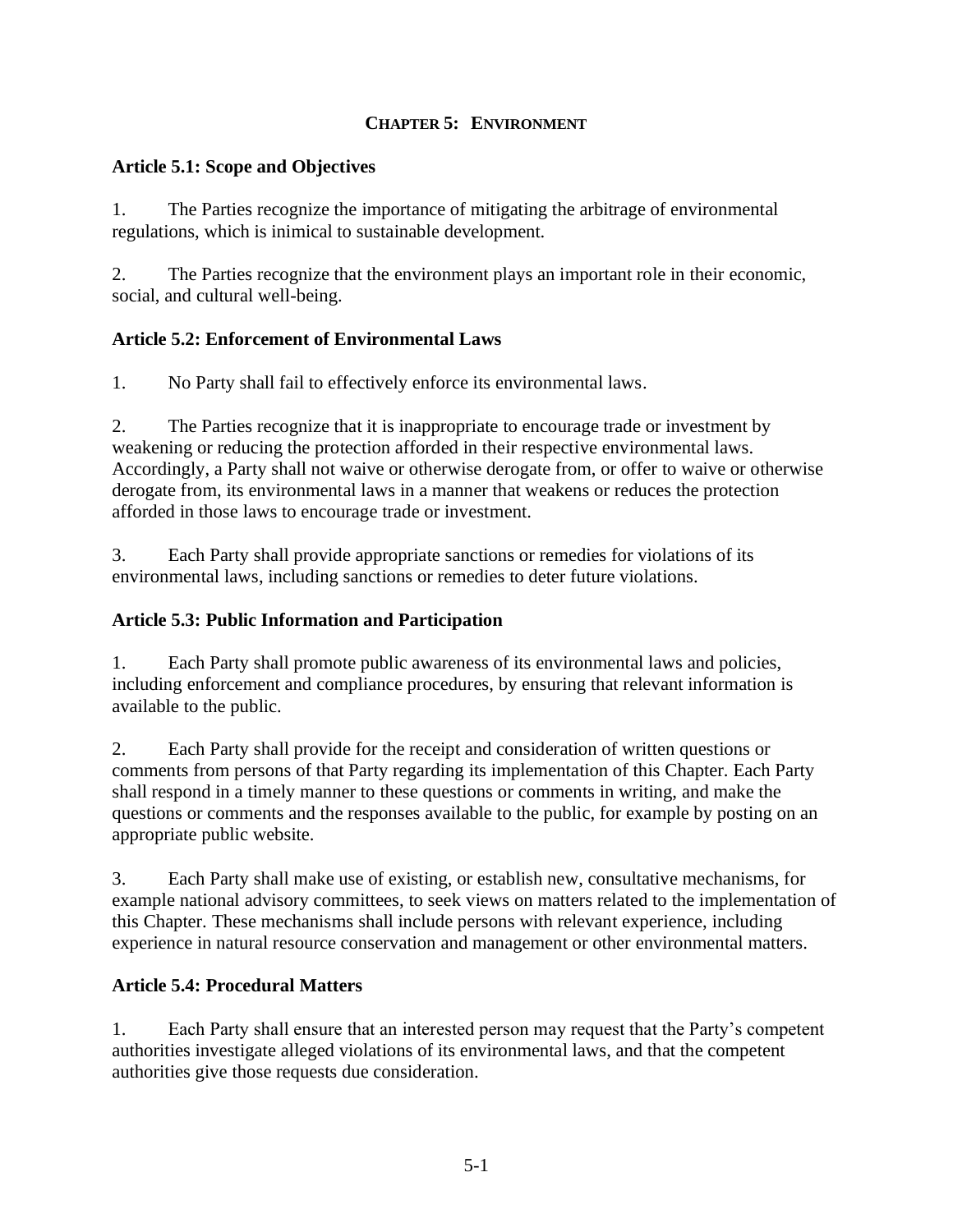2. Each Party shall ensure that persons with a recognized interest under its law in a particular matter have appropriate access to administrative, quasi-judicial, or judicial proceedings for the enforcement of the Party's environmental laws, and the right to seek appropriate remedies or sanctions for violations of those laws.

3. Each Party shall ensure that administrative, quasi-judicial, or judicial proceedings for the enforcement of the Party's environmental laws are available under its law and that those proceedings are fair, equitable, transparent, and comply with due process of law, including the opportunity for parties to the proceedings to support or defend their respective positions. The Parties recognize that these proceedings should not be unnecessarily complicated nor entail unreasonable fees or time limits.

4. Each Party shall provide that any hearings in these proceedings are conducted by impartial and independent persons who do not have an interest in the outcome of the matter. Hearings in these proceedings shall be open to the public, except when the administration of justice otherwise requires, and in accordance.

5. Each Party shall provide that final decisions on the merits of the case in these proceedings are:

- (a) in writing and state the reasons on which the decisions are based;
- (b) made available without undue delay to the parties to the proceedings and, in accordance with its law, to the public; and
- (c) based on information or evidence presented by the parties or other sources.

6. Each Party shall also provide, as appropriate, that parties to these proceedings have the right, in accordance with its law, to seek review and, if warranted, correction or redetermination, of final decisions in such proceedings.

7. Each Party shall ensure that it takes account of relevant factors when establishing sanctions or remedies, which may include the nature and gravity of the violation, prior violations, damage to the environment, and any economic benefit derived by the violator.

# **Article 5.5: Environmental Impact Assessment**

1. Each Party shall maintain appropriate procedures for assessing the environmental impacts of proposed projects that are subject to an action by that Party's central level of government that may cause significant effects on the environment with a view to avoiding, minimizing, or mitigating adverse effects.

2. Each Party shall ensure that such procedures provide for the disclosure of information to the public and, in accordance with its law, allow for public participation.

# **Article 5.6: Multilateral Environmental Agreements**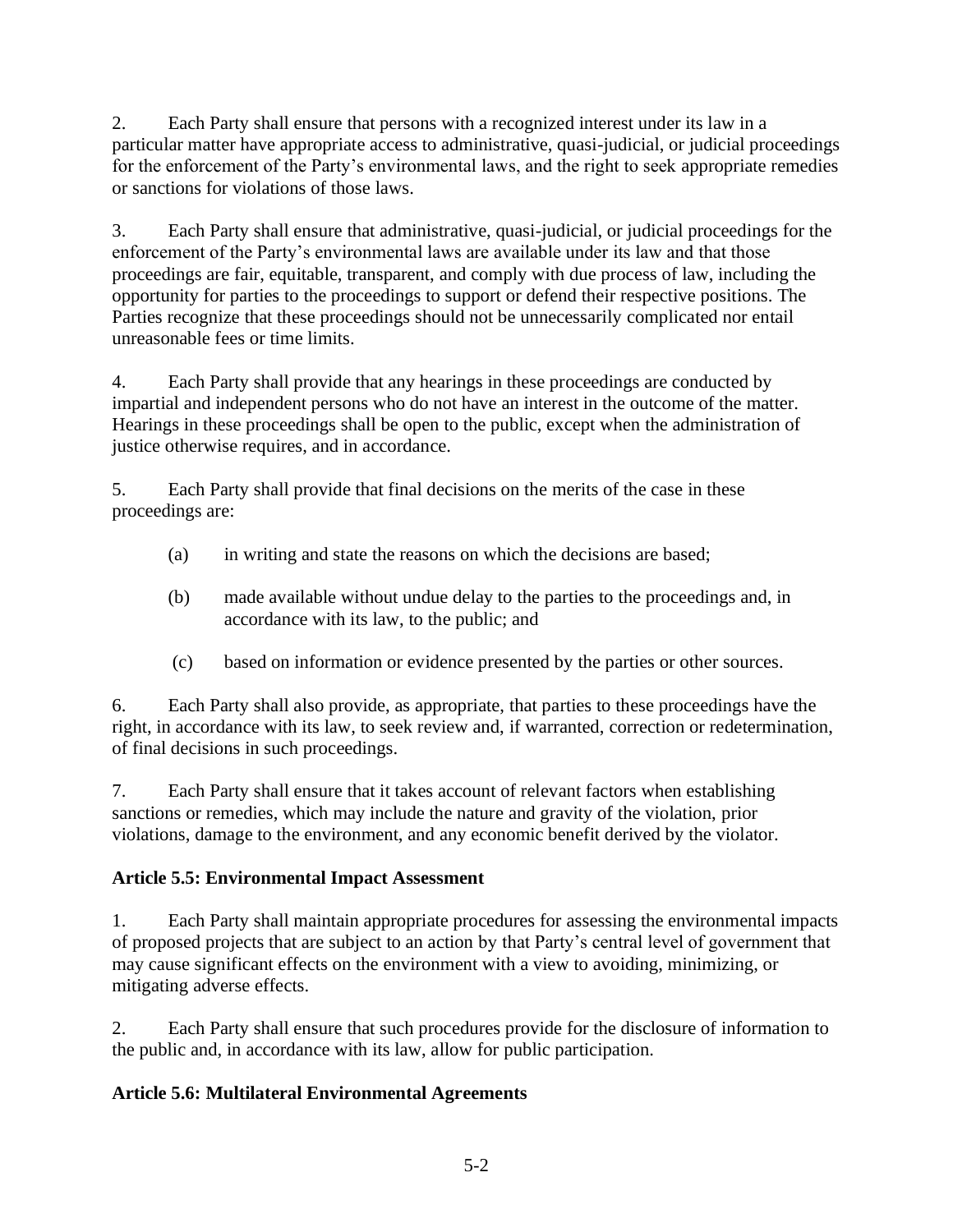1. Each Party shall adopt, maintain, and implement laws, regulations, and all other measures necessary to fulfill its respective obligations under the multilateral environmental to which they are or have been Parties.

2. The Parties commit to consult and cooperate as appropriate with respect to environmental issues of mutual interest. This includes exchanging information on the implementation of multilateral environmental agreements; ongoing negotiations of new multilateral environmental agreements; and, each Party's respective views on becoming a party to additional multilateral environmental agreements.

3. In the event of any inconsistency between a Party's obligations under this Agreement and its respective obligations under the multilateral environmental agreements, a Party's obligations under this Agreement shall not preclude the Party from taking a particular measure to comply with its obligations under such multilateral environmental agreement.

# **Article 5.7: Air Quality**

1. The Parties recognize that air pollution is a serious threat to public health, ecosystem integrity, and sustainable development and contributes to other environmental problems; and note that reducing certain air pollutants can provide multiple benefits.

2. Noting that air pollution can travel long distances and impact each Party's ability to achieve its air quality objectives, the Parties recognize the importance of reducing both domestic and transboundary air pollution.

3. The Parties further recognize the importance of public participation and transparency in the development and implementation of measures to prevent air pollution and in ensuring access to air quality data. Accordingly, each Party shall make air quality data and information about its associated programs and activities publicly available, and shall seek to ensure these data and information are easily accessible and understandable to the public.

4. The Parties recognize the value of harmonizing air quality monitoring methodologies, while ensuring that any such harmonization does not result in suppression of accurate air quality reporting.

5. The Parties recognize the importance of international agreements and other efforts to improve air quality and control air pollutants, including those that have the potential for longrange transport.

6. The Parties shall cooperate to address matters of mutual interest with respect to air quality. Cooperation may include exchanging information and experiences in areas related to:

- (a) ambient air quality planning;
- (b) modeling and monitoring, including spatial distribution of main sources and their emissions;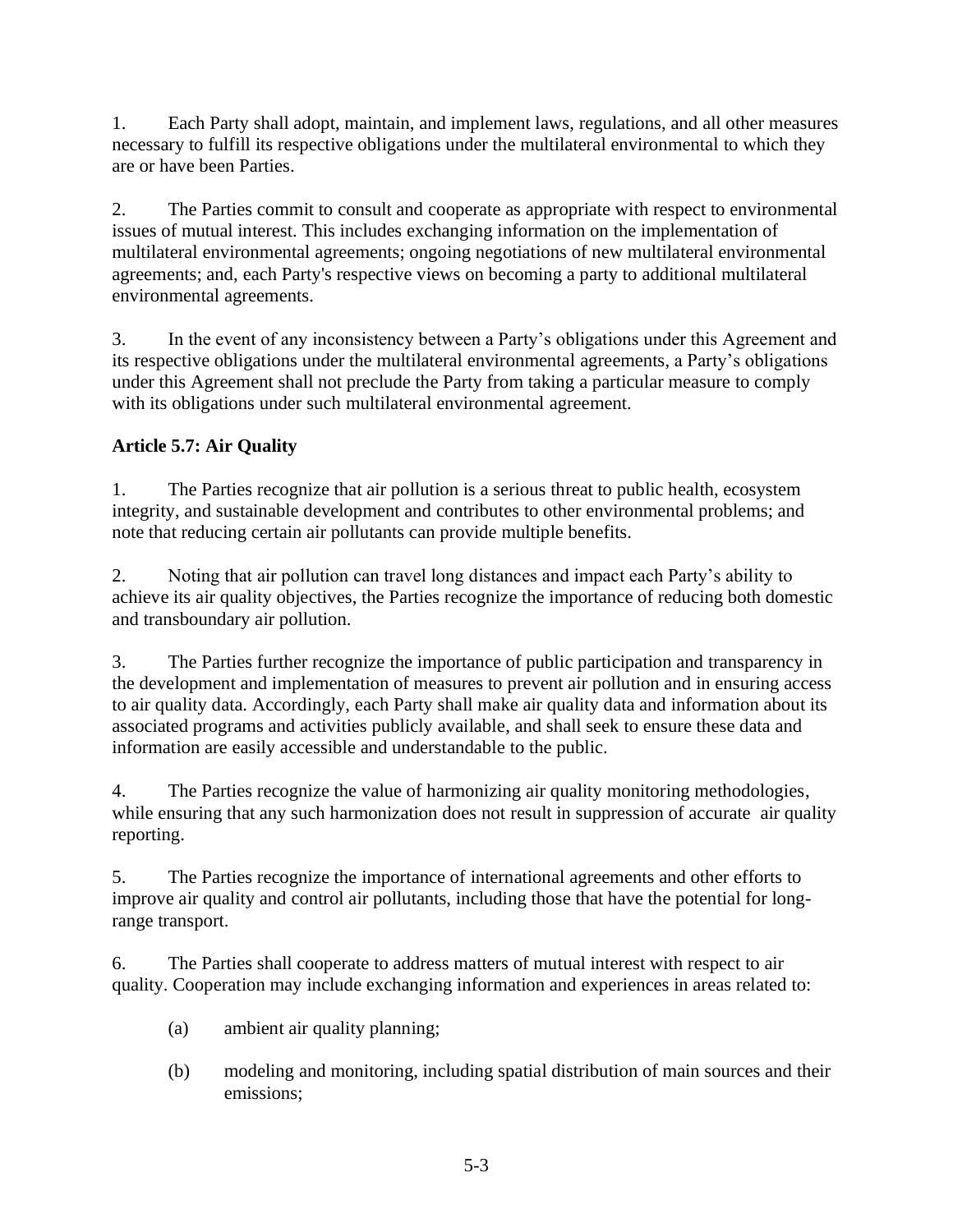- (c) measurement and inventory methodologies for air quality and emissions' measurements; and
- (d) reduction, control, and prevention technologies and practices.

### **Article 5.8: Marine Litter**

1. The Parties shall cooperate to prevent and reduce marine litter, including plastic litter and microplastics, in order to preserve human health and marine and coastal ecosystems, prevent the loss of biodiversity, and mitigate marine litter's costs and impacts.

2. Recognizing the global nature of the challenge of marine litter, each Party shall take measures to prevent and reduce marine litter.

3. The Parties shall cooperate to address matters of mutual interest with respect to combatting marine litter, such as addressing land and sea-based pollution, promoting waste management infrastructure, and advancing efforts related to abandoned, lost, or otherwise discarded fishing gear.

# **Article 5.9: Corporate Social Responsibility and Responsible Business Conduct**

Nothing in this Agreement prevents Parties from requiring compliance with standards and guidelines regarding corporate social responsibility and responsible business conduct, provided such requirement is consistent with Chapter 3 (National Treatment).

### **Article 5.10: Trade and Biodiversity**

1. The Parties recognize the importance of conservation and sustainable use of biological diversity, as well as the ecosystem services it provides, and their key role in achieving sustainable development.

2. Accordingly, each Party shall promote and encourage the conservation and sustainable use of biological diversity.

3. The Parties recognize the importance of respecting, preserving, and maintaining knowledge and practices of indigenous peoples and local communities embodying traditional lifestyles that contribute to the conservation and sustainable use of biological diversity.

4. The Parties recognize the importance of facilitating access to genetic resources within their respective national jurisdictions, consistent with each Party's international obligations. The Parties further recognize that some Parties may require, through national measures, prior informed consent to access such genetic resources in accordance with national measures and, if access is granted, the establishment of mutually agreed terms, including with respect to sharing of benefits from the use of such genetic resources, between users and providers.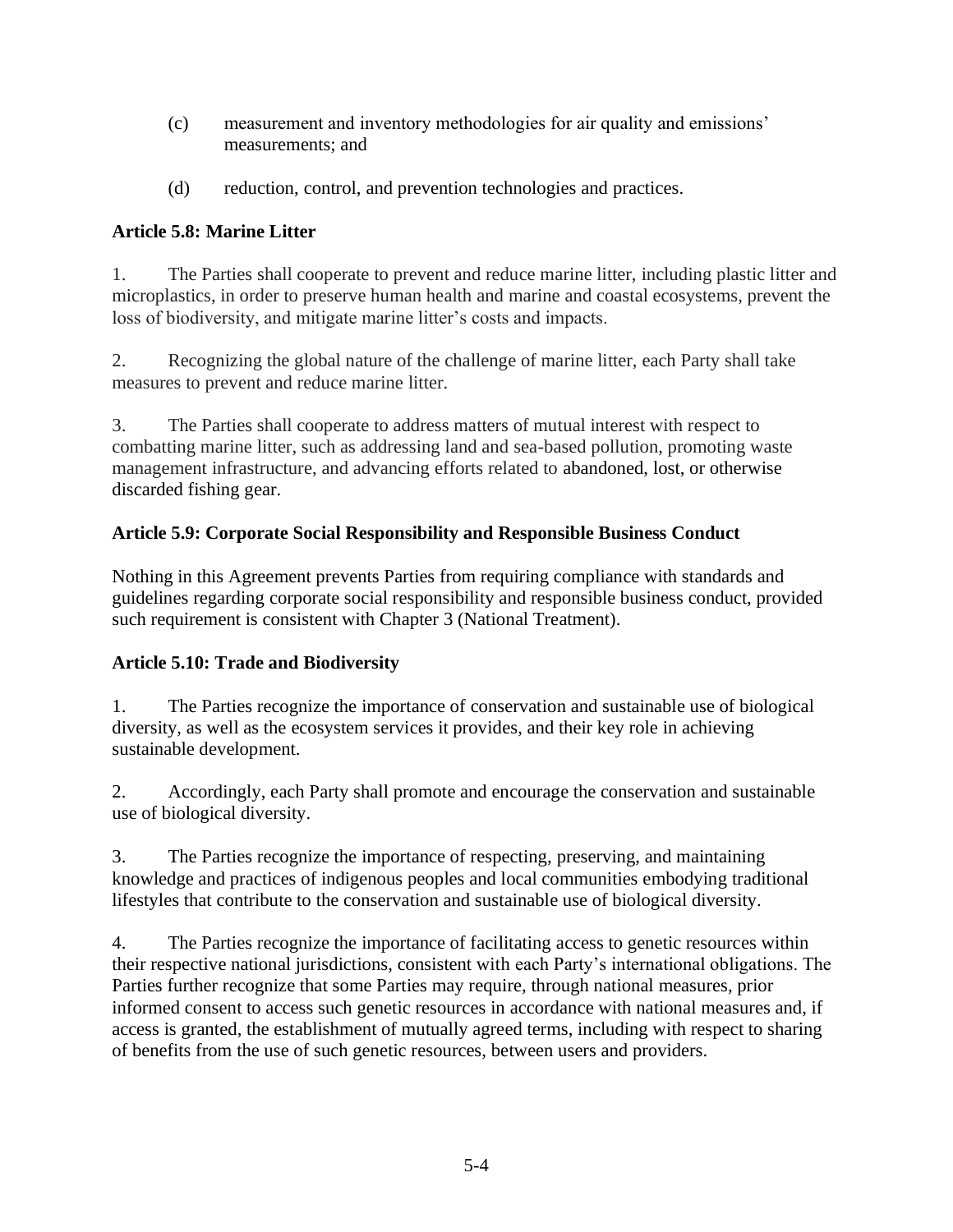5. The Parties also recognize the importance of public participation and consultation, in accordance with their respective law or policy, in the development and implementation of measures concerning the conservation and sustainable use of biological diversity. Each Party shall make publicly available information about its programs and activities, including cooperative programs, related to the conservation and sustainable use of biological diversity.

6. The Parties shall cooperate to address matters of mutual interest. Cooperation may include exchanging information and experiences in areas related to:

- (a) the conservation and sustainable use of biological diversity;
- (b) mainstreaming conservation and sustainable use of biological diversity across relevant sectors;
- (c) the protection and maintenance of ecosystems and ecosystem services; and
- (d) access to genetic resources and the sharing of benefits arising from their utilization.

# **Article 5.11: Marine Wild Capture Fisheries**

1. The Parties acknowledge their role as major consumers, producers, and traders of fisheries products and the importance of the marine fisheries sectors to their development and to the livelihoods of fishing communities, including those engaged in artisanal, small scale, and indigenous fisheries. The Parties also recognize the need for individual and collective action within international fora to address the urgent resource problems resulting from overfishing and unsustainable utilization of fisheries resources.

2. Accordingly, the Parties recognize the importance of taking measures aimed at the conservation and the sustainable management of fisheries and the contribution of those measures to providing environmental, economic and social opportunities for present and future generations. The Parties also recognize the importance of promoting and facilitating trade in sustainably managed and legally harvested fish and fish products.

### **Article 5.12: Sustainable Fisheries Management**

1. In furtherance of the objectives of conservation and sustainable management, each Party shall operate a fisheries management system that regulates marine wild capture fishing to:

- (a) prevent overfishing and overcapacity through appropriate measures, such as limited entry, time, area, and other restrictions, and the setting and enforcement of catch or effort limits;
- (b) reduce bycatch of non-target species and juveniles, including through the regulation of, and implementation of measures associated with, fishing gear and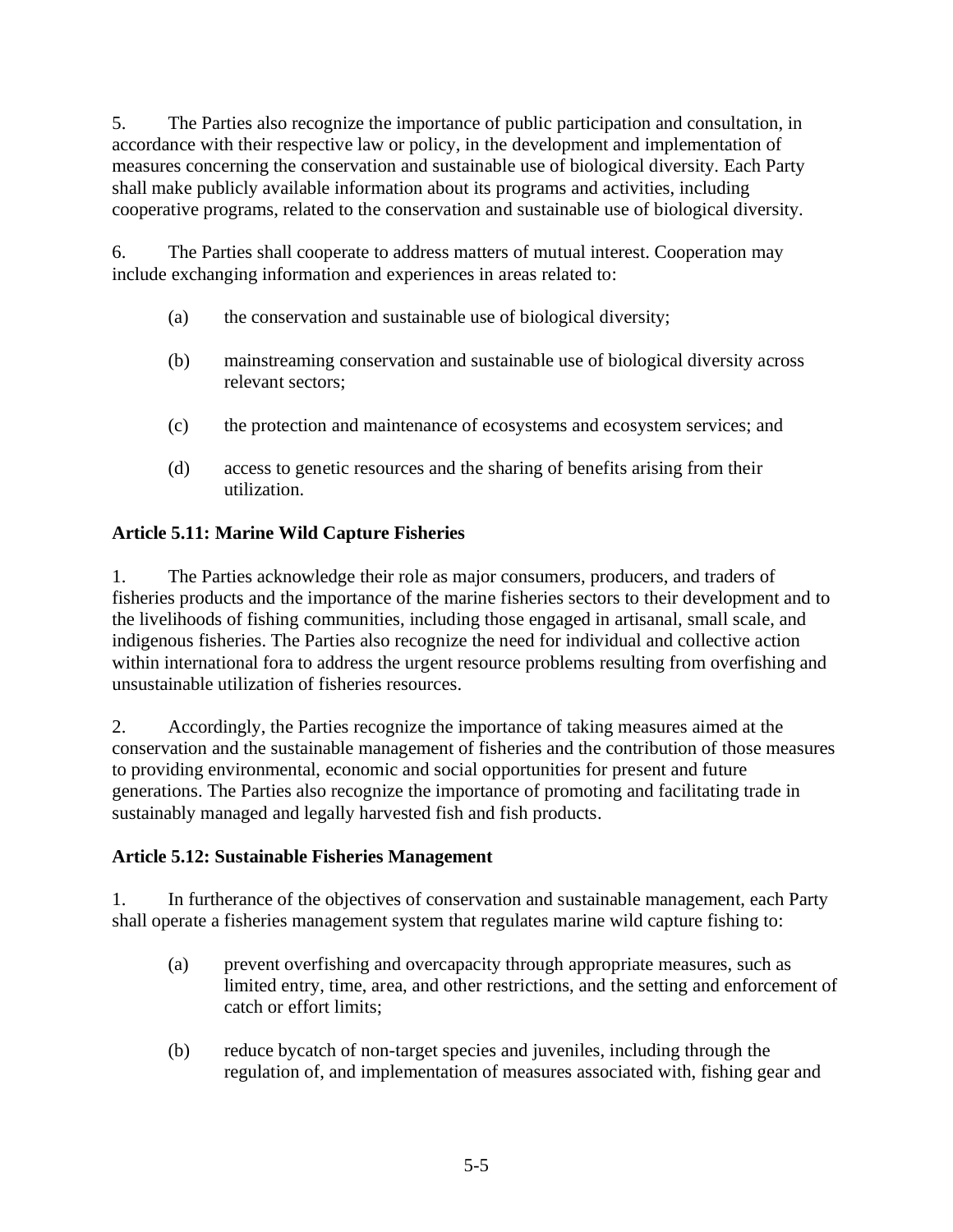methods that result in bycatch and the regulation of fishing in areas where bycatch is likely to occur;

- (c) promote the recovery of overfished stocks for all marine fisheries in which that Party's persons conduct fishing activities; and
- (d) protect marine habitat by cooperating, as appropriate, to prevent or mitigate significant adverse impacts from fishing.
- 2. Further, each Party shall adopt, maintain, and implement measures to prohibit:
	- (a) the use of poisons and explosives for the purpose of commercial fish harvesting; and
	- (b) the practice of shark finning.

3. Each Party shall base its fisheries management system on the best scientific evidence available and on internationally recognized best practices for fisheries management and conservation as reflected in the relevant provisions of international instruments aimed at ensuring the sustainable use and conservation of marine species.<sup>19</sup>

#### **Article 5.13: Conservation of Marine Species**

1. Each Party shall adopt, maintain, and implement measures to conserve sharks, sea turtles, seabirds, and marine mammals. Such measures shall include:

- (a) studies and assessments of the impact of fisheries operations on non-target species and their marine habitats, including through collection of species-specific data for non-target species and estimates of their bycatch, as appropriate;
- (b) gear-specific studies and data collection on impacts on non-target species and on the efficacy of management measures to reduce those adverse impacts, as appropriate;
- (c) measures to avoid, mitigate, or reduce bycatch of non-target species in fisheries, including appropriate measures pertaining to the use of bycatch mitigation devices, modified gear, or other techniques to reduce the impact of fishing operations on these species; and
- (d) cooperation on national and regional bycatch reduction measures, such as measures applicable to commercial fisheries pertaining to transboundary stocks of non-target species.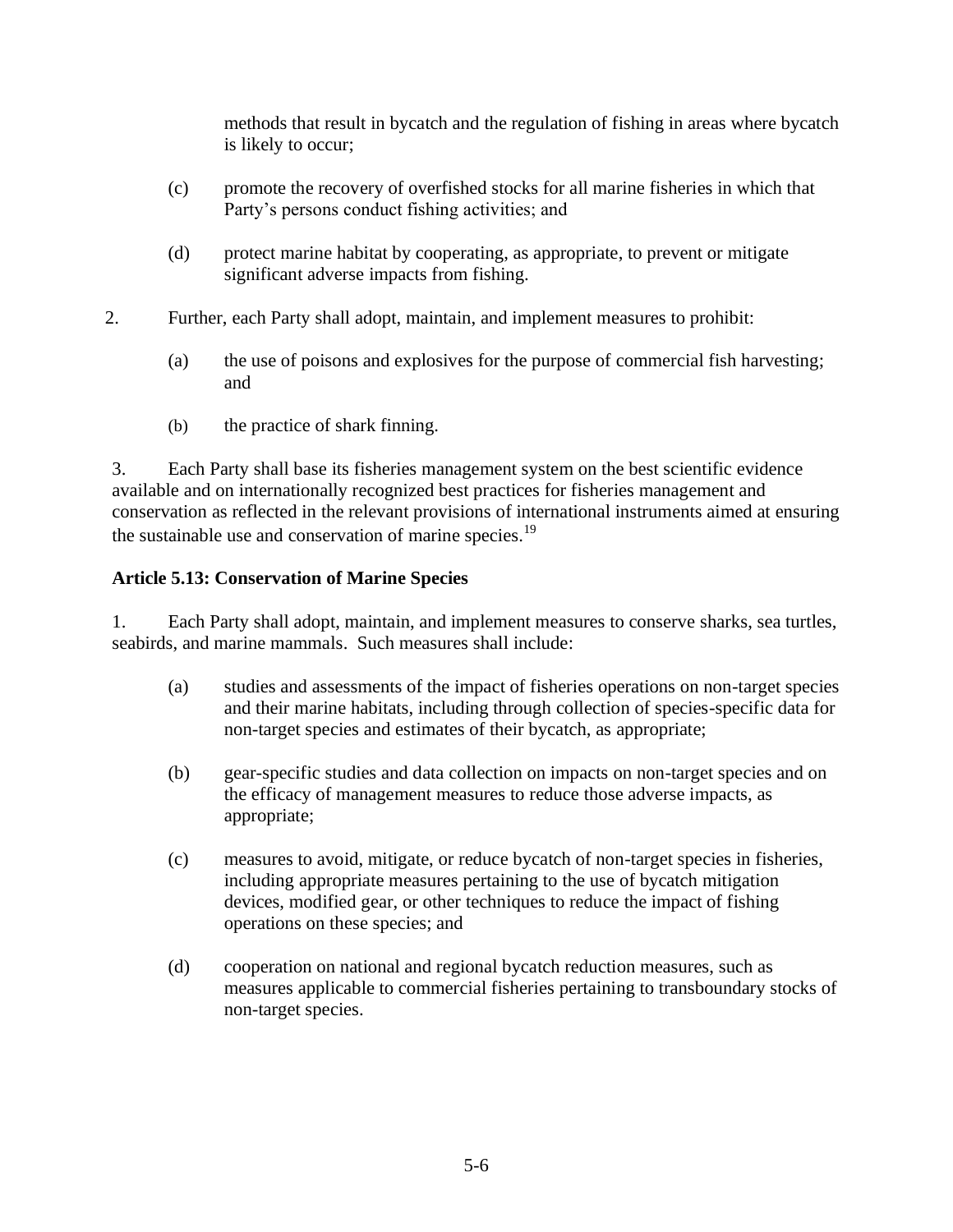2. Each Party shall prohibit the killing of great whales<sup>1</sup> for commercial purposes unless authorized in a multilateral treaty to which the Party is a party.

# **Article 5.14: Fisheries Subsidies**

1. The Parties recognize that the implementation of a fisheries management system that is designed to prevent overfishing and overcapacity and to promote the recovery of overfished stocks must include the control, reduction, and eventual elimination of all subsidies that contribute to overfishing and overcapacity. To that end, no Party shall grant or maintain any of the following subsidies within the meaning of Article 1.1 of the SCM Agreement that are specific within the meaning of Article 2 of the SCM Agreement:

- (a) subsidies provided to a fishing vessel or operator while listed for IUU fishing by the flag State, the subsidizing Party, or a relevant Regional Fisheries Management Organization or Regional Fisheries Management Arrangement in accordance with the rules and procedures of that organization or arrangement and in conformity with international law; and
- (b) subsidies for fishing that negatively affect fish stocks that are in an overfished condition.

2. Subsidy programs that are established by a Party before the date of entry into force of this Agreement and are subsidies referred to in paragraph 1(b) shall be brought into conformity with paragraph 1 as soon as possible and no later than three years after the date of entry into force of this Agreement.

3. In relation to subsidies that are not prohibited by paragraph 1, each Party shall not introduce new, nor extend nor enhance existing, subsidies within the meaning of Article 1.1 of the SCM Agreement, to the extent they are specific within the meaning of Article 2 of the SCM Agreement, that contribute to overfishing or overcapacity.

4. Each Party shall notify the other Party, within one year of the date of entry into force of this Agreement and every two years thereafter, of any subsidy within the meaning of Article 1.1 of the SCM Agreement that is specific within the meaning of Article 2 of the SCM Agreement, that the Party grants or maintains to persons engaged in fishing or fishing related activities.

5. These notifications shall cover subsidies provided within the previous two-year period and shall include the information required under Article 25.3 of the SCM Agreement and, to the extent possible, the following information:

<sup>1</sup> Great whales are the following 16 species: *Balaena mysticetus, Eubalaena glacialis, Eubalaena japonica, Eubalaena australis, Eschrichtius robustus, Balaenoptera musculus, Balaenoptera physalus, Balaenoptera borealis, Balaenoptera edeni, Balaenoptera acutorostrata, Balaenoptera bonaerensis, Balaenoptera omurai, Megaptera novaeangliae, Caperea marginata, Physeter macrocephalus,* and *Hyperoodon ampullatus.*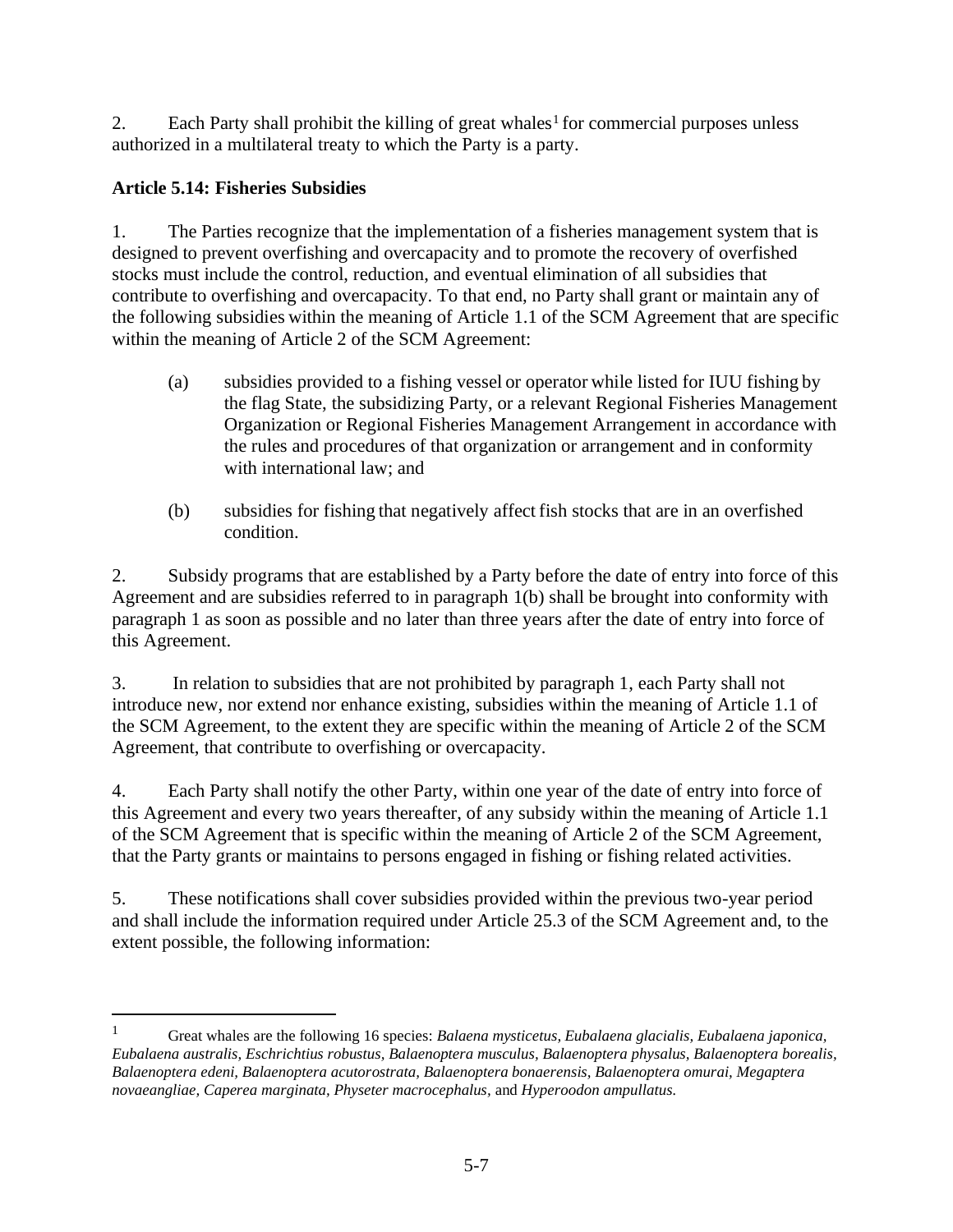- (a) program name;
- (b) legal authority for the program;
- (c) catch data by species in the fishery for which the subsidy is provided;
- (d) status, whether overfished, fully fished, or underfished, of the fish stocks in the fishery for which the subsidy is provided;
- (e) fleet capacity in the fishery for which the subsidy is provided;
- (f) conservation and management measures in place for the relevant fish stock; and
- (g) total imports and exports per species.

7. Each Party shall also provide information in relation to other subsidies that the Party grants or maintains to persons engaged in fishing or fishing related activities that are not covered by paragraph 1, in particular fuel subsidies.

8. A Party may request additional information from the notifying Party regarding the notifications provided under paragraphs 5 and 6. The notifying Party shall respond to that request as quickly as possible and in a comprehensive manner.

9. Each Party shall notify the other Parties on an annual basis of any list of vessels and operators identified as having engaged in IUU fishing.

10. The Parties shall work in the WTO towards strengthening international rules on the provision of subsidies to the fisheries sector and enhancing transparency of fisheries subsidies.

### **Article 5.15: Illegal, Unreported, and Unregulated (IUU) Fishing**

1. The Parties recognize the importance of concerted international action to address IUU fishing as reflected in regional and international instruments.

2. In support of international efforts to combat IUU fishing and to help deter trade in products from IUU fishing, each Party shall:

- (a) implement port state measures, including through actions consistent with the Port State Measures Agreement;
- (b) adopt and maintain, review, or revise measures to:
	- (i) deter vessels flying its flag and, to the extent provided for in each Party's law, its nationals, from engaging in IUU fishing; and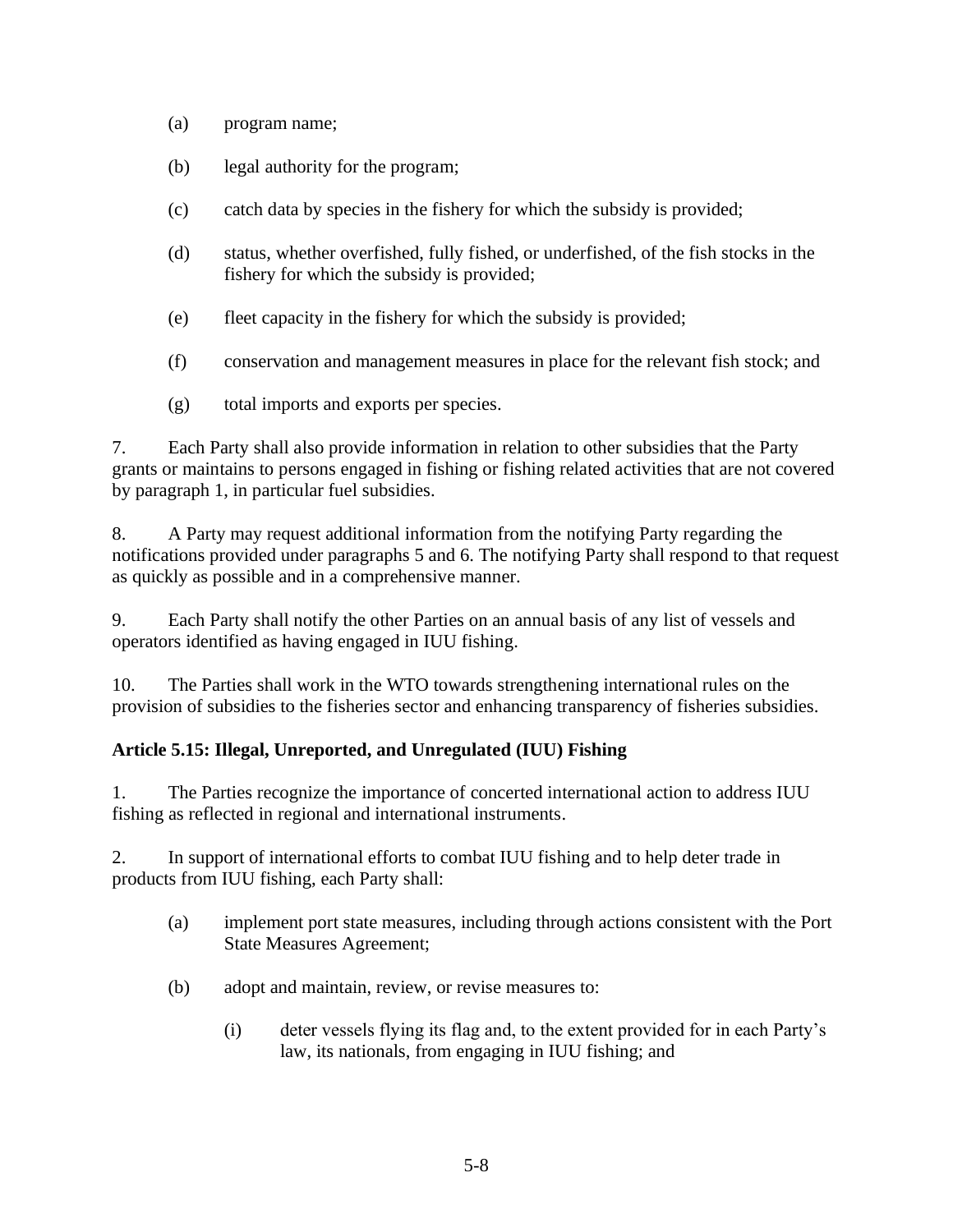- (ii) address the transshipment at sea of fish caught through IUU fishing or fish products derived from IUU fishing.
- (c) maintain a vessel documentation scheme and promote the use of International Maritime Organization numbers, or comparable unique vessel identifiers, as appropriate, for vessels operating outside of its national jurisdiction, in order to enhance transparency of fleets and traceability of fishing vessels;
- (d) act consistently with relevant conservation and management measures adopted by Regional Fisheries Management Organizations or Regional Fisheries Management Agreements of which it is not a party so as not to undermine those measures;
- (e) not undermine catch or trade documentation schemes operated by Regional Fisheries Management Organizations or Regional Fisheries Management Agreements;
- (f) develop and maintain publicly available and easily accessible registry data of fishing vessels flying its flag; promote efforts by non-Parties to develop and maintain publicly available and easily accessible registry data of such vessels flying its flag; and support efforts to complete a Global Record of Fishing Vessels, Refrigerated Transport Vessels, and Supply Vessels; and
- (g) cooperate with other Parties through the exchange of information and best practices to combat trade in products derived from IUU fishing.

3. A Party shall, to the extent possible, provide the other Parties the opportunity to comment on proposed measures that are designed to prevent trade in fisheries products derived from IUU fishing.

### **Article 5.16: Conservation and Trade**

- 1. Each Party shall prohibit the importation of illegally harvested wild fauna and flora.
- 2. Each Party shall:
	- (a) exchange information and experiences on issues of mutual interest related to combatting the illegal take of, and illegal trade in, wild fauna and flora, including combatting illegal logging and associated illegal trade, and promoting the legal trade in associated products;
	- (b) undertake joint activities on conservation issues of mutual interest, including through relevant regional and international fora; and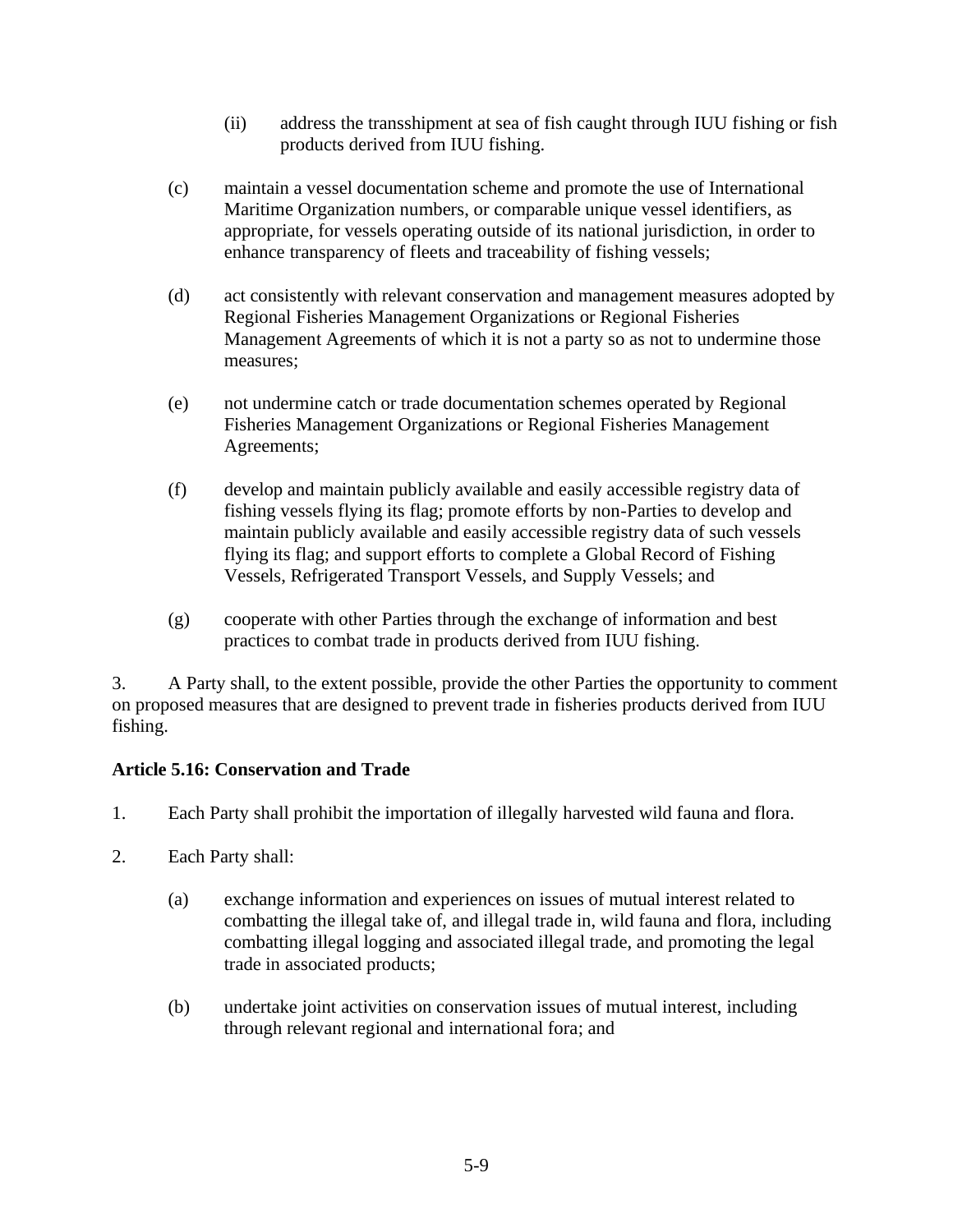- (c) implement resolutions of the Convention on International Trade in Endangered Species of Wild Flora and Fauna that aim to protect and conserve species whose survival is threatened by international trade.
- 3. Each Party further commits to:
	- (a) take appropriate measures to protect and conserve wild fauna and flora that it has identified to be at risk within its territory, including measures to conserve the ecological integrity of specially protected natural areas, for example grasslands and wetlands;
	- (b) maintain or strengthen government capacity and institutional frameworks to promote the conservation of wild fauna and flora, and endeavor to enhance public participation and transparency in these institutional frameworks; and
	- (c) develop and strengthen cooperation and consultation with interested nongovernmental entities and other stakeholders in order to enhance implementation of measures to combat the illegal take of, and illegal trade in, wild fauna and flora.
- 6. Further, each Party shall:
	- (a) adopt risk assessment measures as part of its inspection regime to target shipments containing wild fauna and flora, including parts and products thereof, at ports of entry;
	- (b) treat intentional transnational trafficking of wildlife protected under its laws, as a serious crime as defined in the United Nations Convention on Transnational Organized Crime.

### **Article 5.17: Sustainable Forest Management and Trade**

1. The Parties acknowledge their role as major consumers, producers, and traders of forest products and the importance of a healthy forest sector to provide livelihoods and job opportunities, including for indigenous peoples.

- 2. The Parties acknowledge the importance of:
	- (a) the conservation and sustainable management of forests for providing environmental economic, and social benefits for present and future generations;
	- (b) the critical role of forests in providing numerous ecosystem services, including carbon storage, maintaining water quantity and quality, stabilizing soils, and providing habitat for wild fauna and flora; and
	- (c) ending illegal logging and associated trade.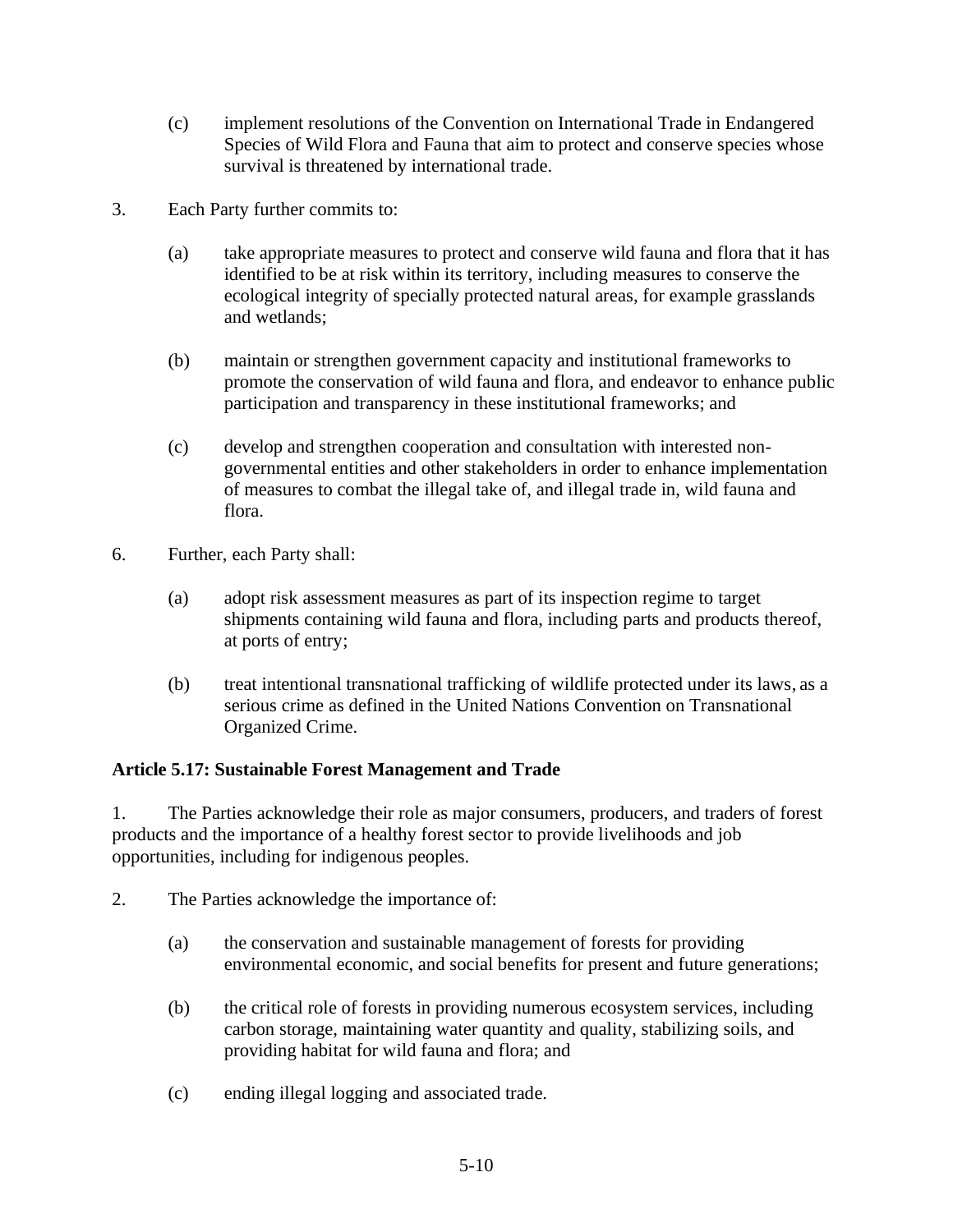3. The Parties recognize that forest products, when sourced from sustainably managed forests, contribute to fulfilling global environmental objectives, including sustainable development, conservation and sustainable use of resources, and green growth.

4. Accordingly, each Party commits to:

- (a) maintain or strengthen government capacity and institutional frameworks to promote sustainable forest management; and
- (b) promote trade in legally harvested forest products.

5. The Parties shall exchange information and cooperate, as appropriate, on initiatives to promote sustainable forest management, including initiatives designed to combat illegal logging and associated trade.

### **Article 5.18: Environmental Goods and Services**

1. The Parties recognize the importance of trade and investment in environmental goods and services, including clean technologies, as a means of improving environmental and economic performance, contributing to green growth and jobs, and encouraging sustainable development, while addressing global environmental challenges.

2. Accordingly, the Parties shall strive to facilitate and promote trade and investment in environmental goods and services. For purposes of this paragraph, a good is an environmental good only if the good itself is produced in an environmentally sustainable manner.

3. The Parties shall cooperate in international fora on ways to further facilitate and liberalize global trade in environmental goods and services, and may develop cooperative projects on environmental goods and services to address current and future global environmental challenges.

### **Article 5.19: Definitions**

For the purposes of this Chapter:

**environmental laws** means statutes or regulations of a Party, or provisions thereof, including any that implement the Party's obligations under any multilateral environmental agreement, the primary purpose of which is the protection of the environment, or the prevention of a danger to human life or health, through:

- (a) the prevention, abatement, or control of the release, discharge, or emission of pollutants or environmental contaminants;
- (b) the control of environmentally hazardous or toxic chemicals, substances, materials, or wastes, and the dissemination of information related thereto; or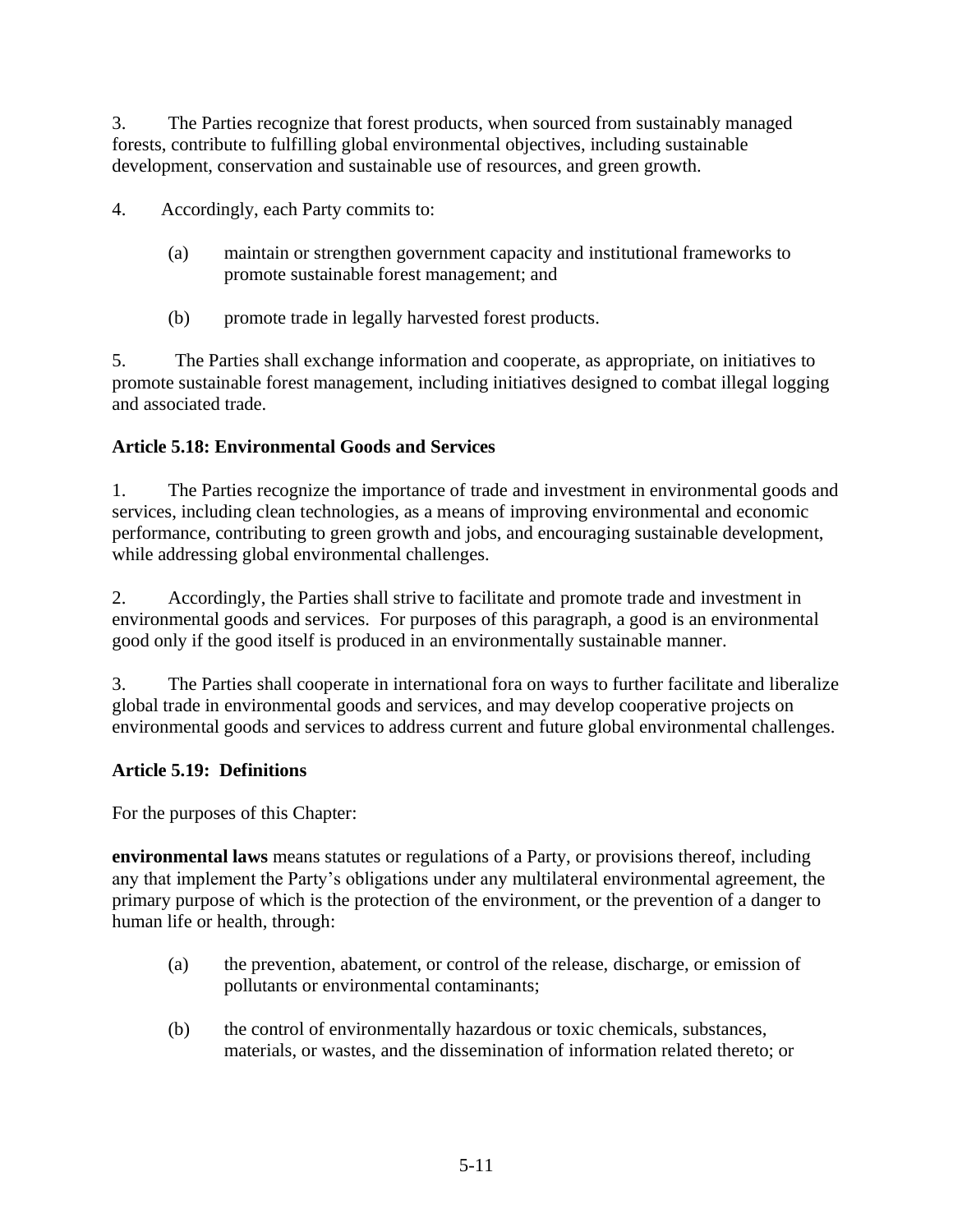(c) the protection or conservation of wild flora or fauna, including endangered species, their habitat, and specially protected natural areas,

but does not include a statute or regulation, or provision thereof, the primary purpose of which is managing the subsistence or aboriginal harvesting of natural resources. Each Party shall set out such statutes, regulations, or provisions in Annex 5 to this Chapter.

fishing means searching for, attracting, locating, catching, taking, or harvesting fish, or any activity which can reasonably be expected to result in the attracting, locating, catching, taking, or harvesting of fish.

**fishing vessel** means to any vessel, ship, or other type of boat used for, equipped to be used for, or intended to be used for fishing.

**illegal, unreported, and unregulated fishing** or **IUU fishing** means "Illegal, unreported, and unregulated fishing" as defined in paragraph 3 of the Food and Agriculture Organization International Plan of Action to Prevent, Deter, and Eliminate Illegal, Unreported, and Unregulated Fishing.

**operator** means the owner of the vessel, or any person onboard, who is in charge of or directs or controls the vessel at the time of the IUU infraction.

**overfished** means the stock of fish is at such a low level that mortality from fishing needs to be restricted to allow the stock to rebuild to a level that produces maximum sustainable yield or alternative reference points based on the best scientific evidence available. Fish stocks that are recognized as overfished by the national jurisdiction where the fishing is taking place or by a relevant RFMO or RFMA shall also be considered overfished.